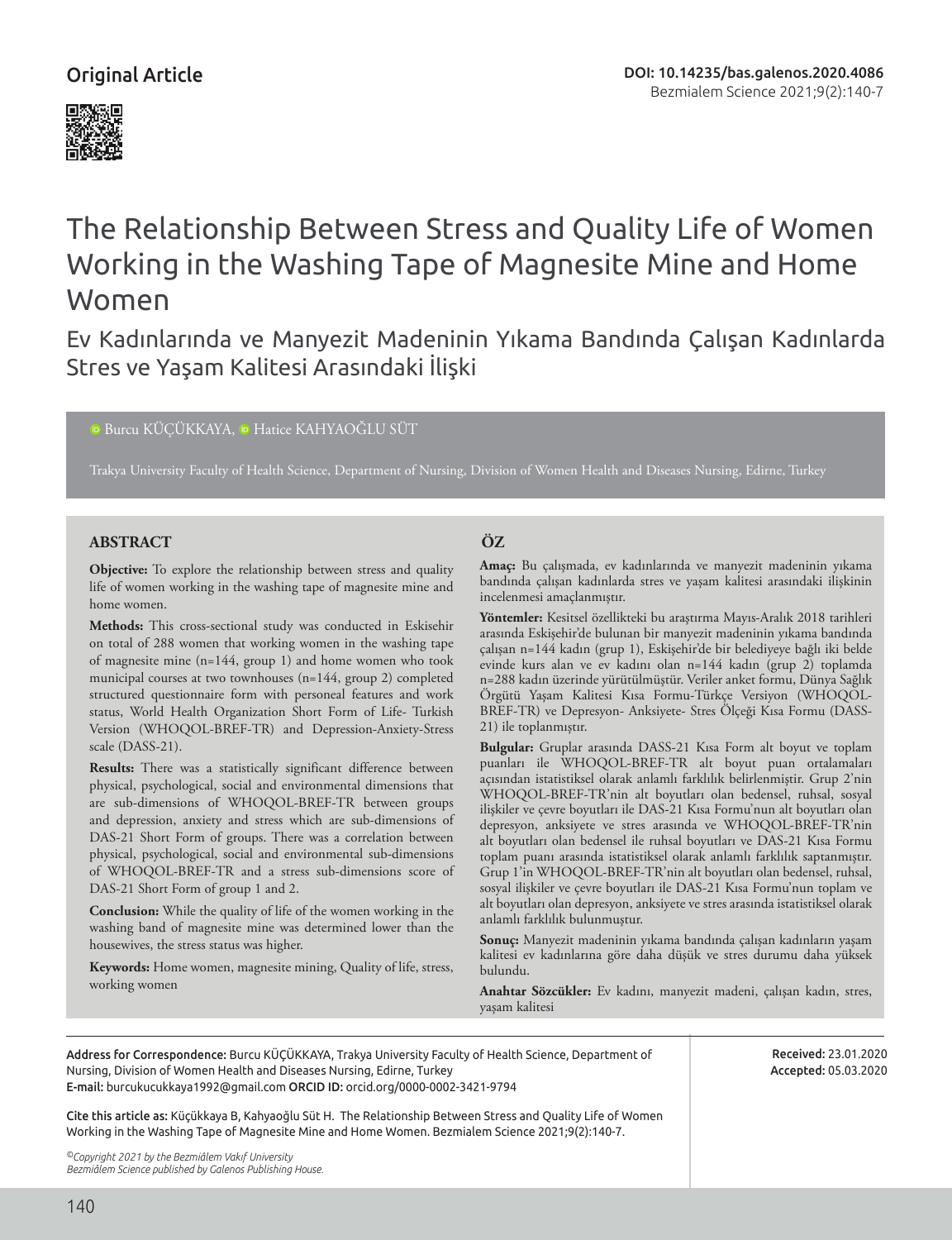#### **Introduction**

According to the Turkey Statistical Institute, 49.8% of the population of Turkey was female as of 2017. This proportional balance between women and men varies in favor of women in the age group of 65 and over because of the longer life expectancy of women: 44% of the population in this age group is male and 56.0% is female (1). Women who cannot participate in the workforce because they are caring for their family members and performing housework are working in re-production on behalf of society (2).

As the position of women in society for centuries has bent consistently in favor of that of men, women are battling to find their place in the world today and forever. Women have the tremendous privilege of entering recreation in the progression of any nation. Because the existing intellectual and physical contact of women is much long-lasting and common. However, in connection with women's reproductive and hormonal cycles, the indicators of depression and anxiety are extremely sensitive. Given the situation resulting from the biological and physiological differences between the sexes, working conditions are thought to have a positive effect on women's employment (3,4).

Magnesite, a precious metal that contains magnesium in its composition, has both a very thick and a highly pure composition. These formations are in the form of metamorphic carbonates, varying in color and thickness, while they spread variably according to the metamorphic generations in which they are located (3). Magnesite contains MgO and CaO, and geochemical analyses are carried out to determine the proportion of the elements therein (3,5). In a magnesite mine, qualitative changes in the structure of unhealthy factors occur in the working environment with the formation of significant changes in raw material extraction technology characterized by a permanent tendency to increase in the magnesite is composed mechanism. These changes can be listed as dust, noise, microclimate, and changes in the working air (6). In this respect, the exposure status to these changes in women working in the magnesite mine varies *vis-à-vis* those of men.

Quality of life is defined by the World Health Organization (WHO) as an individual's own perceptions in the system of culture and values in their own life (7,8). Quality of life is not only a personal health situation but also a broader concept that includes personal well-being (8,9). The health and well-being of women working on the washing band of a magnesite mine are affected to different degrees in terms of physical, mental, social, and environmental aspects. The traditional indicators used to measure health today (illness, death, life expectancy, etc.) are taken into consideration when determining the affected situations and areas. Due to the inadequacy of definition of individuals' health levels, clarification of the issue from the perspective of quality of life is attempted (6). In this context, stress is one of the most important factors affecting quality of life. Stress is basically a physiological condition and progresses as a process (10). Stress is seen as a relationship between the person and the environment. All internal and external stimuli can be a source of stress. In general, human beings have roles in adaptation to physiological and psychological conditions. Therefore, the important point is the level of stress (11). Studies have shown that when stress is significantly complicated, it is primarily caused by physical diseases such as cardiovascular diseases as well as psychiatric disorders such as depressive disorders and anxiety disorders (12-15). Women working on the washing band of a magnesite mine are exposed to more magnesium individual need by both respiration and contact, compared with homemakers. Magnesite mine workers are exposed to factors that affect their physical and mental health more than individuals who are housewives and have handicrafts in their social life. Therefore, it is important for nurses specializing in women's health and disease to apply nursing care individually and appropriate to the needs of both housewives and women working on the washing band of magnesite mines.

Although it is thought that males work mostly in mines in our country and around the world, women work mostly on the washing band of mines. An examination of the literature did not find a relationship between stress levels and quality of life of mineral workers. In this study on the stress and quality of life of women working on the washing band of magnesite mines, compared with that of housewives, the relationship between stress and quality of life in women will be revealed.

#### **Methods**

#### **Study Design**

This cross-sectional type study aimed to investigate the relationship between stress and quality of life in women working on the washing tape of a magnesite mine (group 1) and homemakers (group 2). The study was conducted between May and December 2018 in the Tunalı and Esentepe Townhouses of the Eskişehir Tepebaşı Municipality with a magnesite mining company located in Eskişehir.

#### **Research Questions**

R.Q.1. Is there a difference is stress between the groups?

R.Q.2. Is there a difference in quality of life and its subdimensions between the groups?

#### **Conceptual Framework**

In Turkey and around the world, although there is no clear data on the number of women working in mines, it is believed that fewer women than men work in mines. For this reason, it is determined that the study will be carried out in a magnesite mine because it contains Mg, which represents the universe, has a real effect on women's health, both through respiratory exposure and contact when passing through in the mine, and is used in medical treatments. Required written permission for the study was obtained from the magnesite mining company designated for the study. In addition, townhouses are regionally qualified course areas that support the development of individuals through a variety of educational programs, have permission from government agencies, and have a specific vision and mission, which is based on lifelong learning.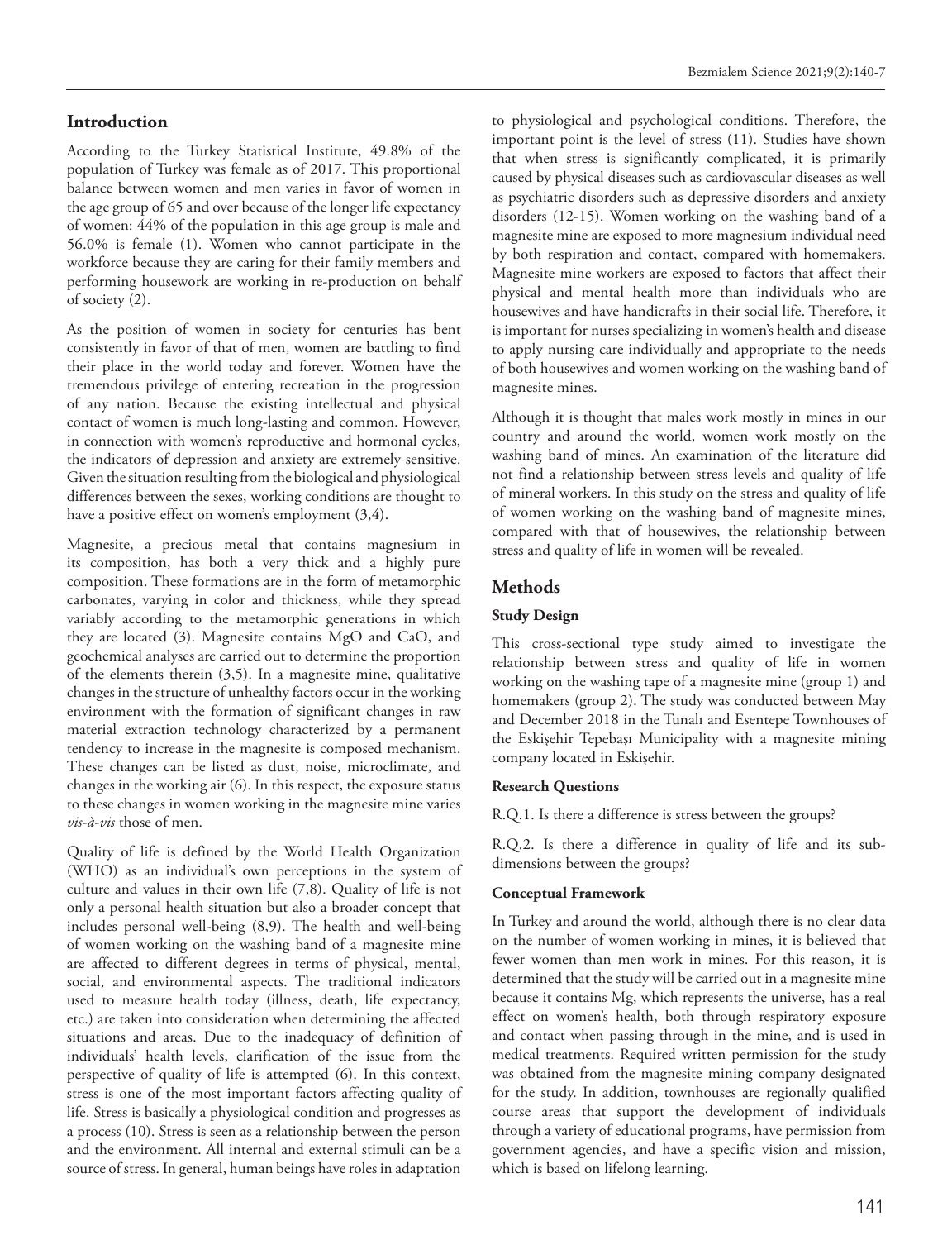#### **Participants**

The required sample number was calculated as sufficient to test the two-way hypothesis, with a significance level of  $\alpha$ =0.05, a power of 0.95, and an effect size of 0.75. The effect sample size was verified by the study on quality of life among married working women and housewives by Ahmad and Khan (16). The number of samples calculated for each group was 140 in the present study. However, 144 women each group were included as a precaution against possible missing data. The whole sample was divided into two groups by online computer randomization software (17).

The criteria for inclusion in group 1 were as follows: (1) employment in a magnesite mining company located in Eskişehir; (2) age over 18 years and consent given to participate in the study; (3) presence in a magnesite mining company located in Eskişehir during the study period and; and (4) comprehension of the questions of questionnaire form and scales and ability to without problems. The criteria for inclusion in group 2 were as follows: (1) occupation as a homemaker; (2) age over 18 years; (3) consent given to participate in the study; (4) enrollment in courses in Tunalı and Esentepe Townhouses connected to Eskişehir Tepebaşı Municipality during the study period; and (5) comprehension of the questions on the questionnaire form and scales and ability to communicate without problems.

#### **Data Collection**

A notice on a bulletin board in the magnesite mining company in Eskişehir, Eskişehir Tepebaşı Municipality, and Tunalı and Esentepe Townhouses was used to recruit participants during the recruitment period from May to December 2018. During the research, the researcher confirmed that participants were eligible to be on the participant list. If they were on the list, the researcher explained the study in detail, and participants agreed and provided oral informed consent. The survey took approximately 30 minutes to complete.

#### **Ethical Approval**

To preserve the rights of the participants in the present study, this study was conducted after ethical committee approval was obtained from the Committee for Evaluation of Scientific Research of Trakya University, Faculty of Medicine (BAEK 2018/214), the magnesite mining company in Eskişehir, Eskişehir Tepebasi Municipality, and Tunalı and Esentepe Townhouses gave written permission. Each participant gave oral consent after receiving an explanation of the study goals, questionnaire form, and scales.

#### **Measures**

**Questionnaire Form:** The literature prepared by the researchers consisted of a total of 25 questions that included personal characteristics (gender, educational status, employment status, income level, place of residence, smoking status, use of alcohol, physical activity/exercise status, marital status, spouse; age, educational status, employment status, duration of marriage, type of family, being satisfied with life, how he felt about himself recently, condition, and duration of discomfort), 18 questions about features of their work (daily working hours, weekly working hours, working conditions, working conditions in a safe environment, satisfaction with working conditions, inclusion in work area, frequent pressure, and stressful situations at work), and seven other questions (18-23).

#### **World Health Organization Quality of Life Brief Form-Turkish (WHOQOL-BREF-TR)**

The WHOQOL-BREF-TR is an instrument developed by the WHO that allows subjective assessment of quality of life (9). The validity and reliability of the WHOQOL-BREF-TR, composed of 26 questions, were tested in 1999 by Eser et al. (23). The WHOQOL-BREF-TR is spread across four domains, including physical health, psychological health, and social and environmental relationships. The physical domain focuses on the capability of performing daily activities, medicines and treatment compliance, liveliness, pain, inconvenience, sleep, rest, and fatigue. The psychological domain evaluates positive and negative feelings, self-esteem, body image, personal beliefs, and interest. The social relationships domain measures relations with other individuals, friendship, social support, and sex life. Finally, the environmental domain includes questions concerning the domestic environment, physical security and safety, economic status, procurement of healthcare services, opportunities for leisure activities, and the physical environment. The questionnaire is scored from 1 to 5, and each domain score can range between 4 and 20 (as in this study) or between 0 and 100. An overall score is not calculated, and higher score indicates a better QoL (9). In the present study, Cronbach's coefficients of total, physical, psychological, social, and environmental subdimensions of the WHOQOL-BREF-TR were 0.96, 0.95, 0.89, 0.93, and 0.92, respectively.

#### **Depression Stress and Anxiety Scale Short Form (DASS-21 Short Form)**

The long form was developed by Lovibond and Lovibond in 1995. The short form of the scale was written by Henry and Crawford in 2005 and by Mahmoud et al. (26) in 2010 and is taken from studies conducted by Yilmaz et al. (27) in 2017. The reliability and validity of the Turkish version were determined (24,25). The DASS-21 Short Form is very well-known tool consisting of 21 symptoms divided into 3 subscales (depression, anxiety, and stress) of 7 items each and has excellent reliability estimates. The scores obtained from each of the dimensions depression, anxiety, and stress indicates that the individual is uncomfortable with the problem. There are no negative elements of the scale, the score on each sub-dimension is between 0 and 21, and the total score is 63 (27). For stress, a score between 0 and 7 is normal, a score between 7.01 and 9 is light, between 9.01 and 12.5 is medium, one point forward between 12.51 and 16.5 and one point forward between 16.51 and above are considered stress at very advanced levels (13,28). In the present study, Cronbach's coefficients of total, depression, stress, and anxiety domains of the DASS were 0.99, 0.99, 0.98, and 0.99, respectively.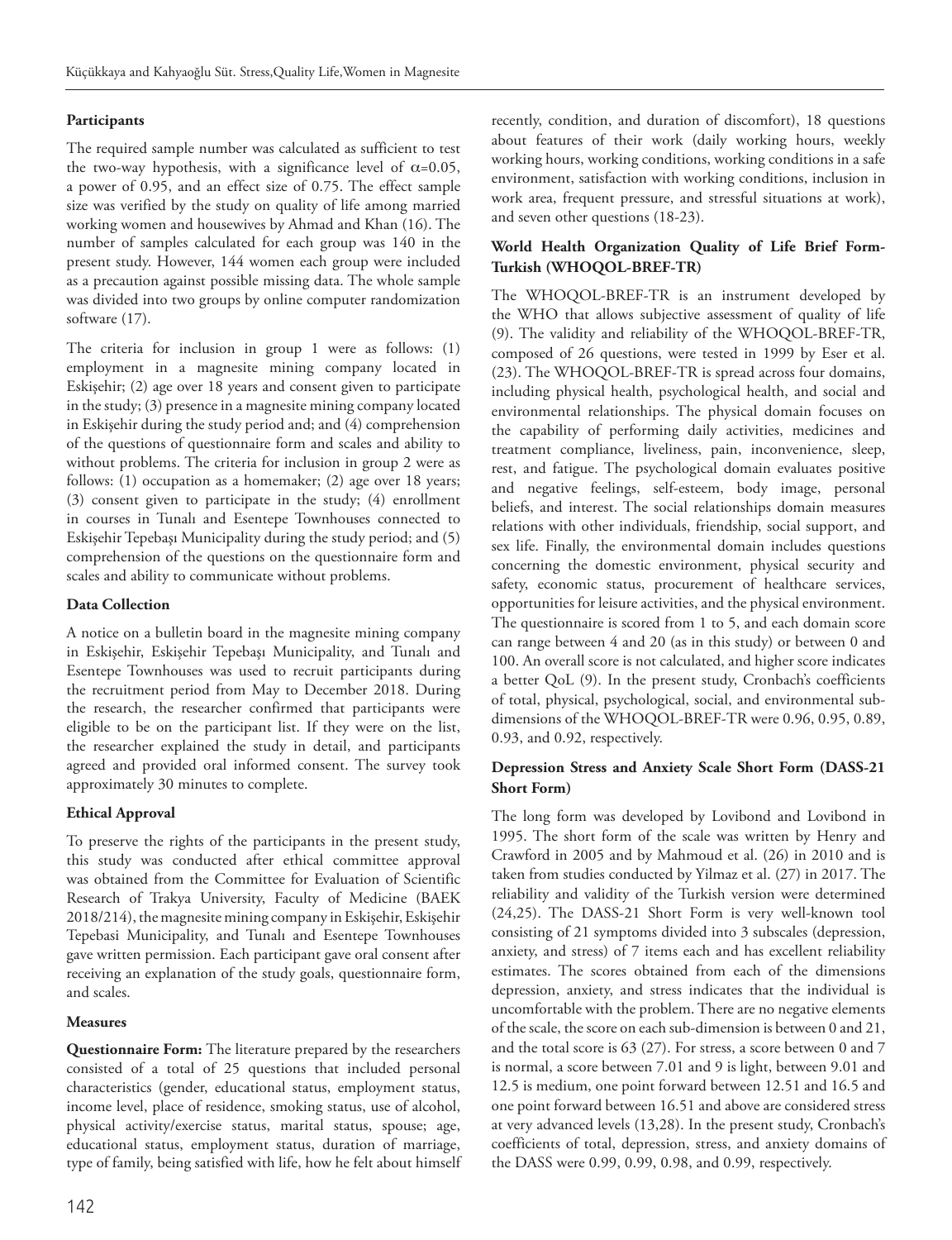#### **Data Analyses**

Descriptive statistics, independent t-tests, and chi-square tests were used to identify the homogeneity of participants' characteristics and outcome baseline variables between groups. The chi-square test was used for the comparison of categorical data between the groups. The Student's t-test was used to compare the changes between the groups after calculating the changes in mean scores on the WHOQOL-BREF-TR and DASS-21 Short Form. Pearson's Correlation was used for the relationship between the WHOQOL-BREF-TR and DASS-21 Short Form fort the purpose of the study. A value of p<0.05 was accepted as the threshold for statistical significance. In the data analysis, SPSS 23.0 statistical software (IBM Corp. Released 2011, IBM SPSS Statistics for Windows, Version 20.0 Armonk, NY: IBM Corp.) was used.

#### **Results**

Table 1 and Table 2 present descriptive statistics for general characteristics and work conditions, as well as a comparison of the results of the DASS-21 Short Form and WHOQOL-BREF-TR and the differences between the respective groups. The average ages were 42.1 years [standard deviation (SD) =7.0; group 1)] and 41.9 years (SD =6.3; group 2). There existed no statistically significant differences between the two groups in terms of age, spouse's age, duration of marriage (years), education, income status, family type, and working status of spouse. There existed a statistically significant difference between the two groups in terms satisfaction with life and the feeling recently more (Table 1). Table 2 reveals that the mean stress level of group 1 was 18.57 (SD =5.67) in contrast to 4.55 (SD =5.36) for that of group 2. The difference was statistically significant  $(t=21.57)$ , p=0<0.001), which was a significant difference in the average of the total and sub-dimension score on the DASS-21 Short Form of the two groups. Moreover, the mean of the physical, psychological, social, and environmental sub-dimensions of the WHOQOL-BREF-TR was 13.32 (SD=2.03), 12.68 (SD=2.53), 10.58 (SD=4.24), and 11.07 (SD=2.85) in group 1, respectively, and 16.43 (SD=2.31), 17.72 (SD=2.79), 17.78 (SD=3.38), and 16.99 (SD=2.89) in group 2, respectively. The difference was statistically significant (t=-12.14, p=0<0.001; t=-16.06, p=0<0.001; t=-15.94, p=0<0.001; and t=-17.45, p=0<0.001, respectively), which was a significant difference in the average of physical, psychological, social, and environmental sub-dimension scores of the WHOQOL-BREF-TR of the two groups.

Table 3 shows the correlation between the WHOQOL-BREF-TR and DASS-21 Short Form in both groups. There was a correlation between the average scores on the physical, psychological, social, and environmental sub-dimensions of the WHOQOL-BREF-TR and the average total scores on the DASS-21 and the depression, anxiety, and stress sub-dimensions of the DASS-21 in group 1 (p<0.001). There was a correlation between the average scores on the physical, psychological, social, and environmental sub-dimensions of the WHOQOL-BREF-TR and the average total score on the DASS-21 and on the

depression, anxiety, and stress sub-dimensions of the DASS-21 in homemakers (p<0.001) (Table 3).

#### **Research Question Testing**

**R.Q.1.** It was found that group 1 perceived their stress level to be 14.03 points higher than that of group 2 (p<0.001). Thus, this hypothesis was supported, as shown in Table 2.

**R.Q.2.** It was found that the level of physical, psychological, social, and environmental sub-dimensions of quality of life in group 1 were, respectively, 3.11, 5.04, 7.19, and 5.92 points lower than those of group 2 (p<0.001). Thus, this hypothesis was supported, as shown in Table 2.

#### **Discussion**

To our knowledge, this was the first study comparing perceived stress and QoL in women working in on the washing band of a magnesite mine and homemakers. The findings contribute to the evidence that managing the stresses of working conditions and improving quality of life can play a significant direct role in decreasing the negative effect of perceived stress on QoL and that identifying working conditions and recent feelings may be a major priority to improve QoL in women working on the washing band of magnesite mines.

In the study, it was determined that women working on the washing band of a magnesite mine experienced more stress than homemakers (Table 2). The study of Abbas et al. (29), which examined social support for the stress of working and nonworking women in Pakistan, reported that working women experienced more stress than non-working women. Studies of Rathod (30) reported that working women have higher stress levels than non-working women. The study by Sharma and Mishra (31) reported that while work, children, and household tasks are the most common stress factors in working women, children, articles and stress constructors are the stress factors in non-working women, and working women have higher stress levels compared with non-working women. Studies of Shukla et al. (32) reported that working women have higher stress levels than non-working women. In the study of Patil (33), which examined the stress levels of working and non-working women, it was reported that working women experienced more stress than non-working women. A study by Anindita and Vijaya (34), which examined the relationship between working and non-working women's modernization status and stress, included 100 women and 100 non-working women. They found that working and non-working women differed significantly in terms of modernization, and employees had higher scores on the stress scale than those who did not work (34). In contrast to our study, the study of Arslan and Ceviz (35), in which housewives and working women evaluated the prevalence of obesity and healthy lifestyle behaviors, did not find a significant difference between housewives and working women in terms of stress management. Since the stress level of working women was higher than that of non-working women, our study findings show parallelism with the literature. Due to the difficult working conditions of women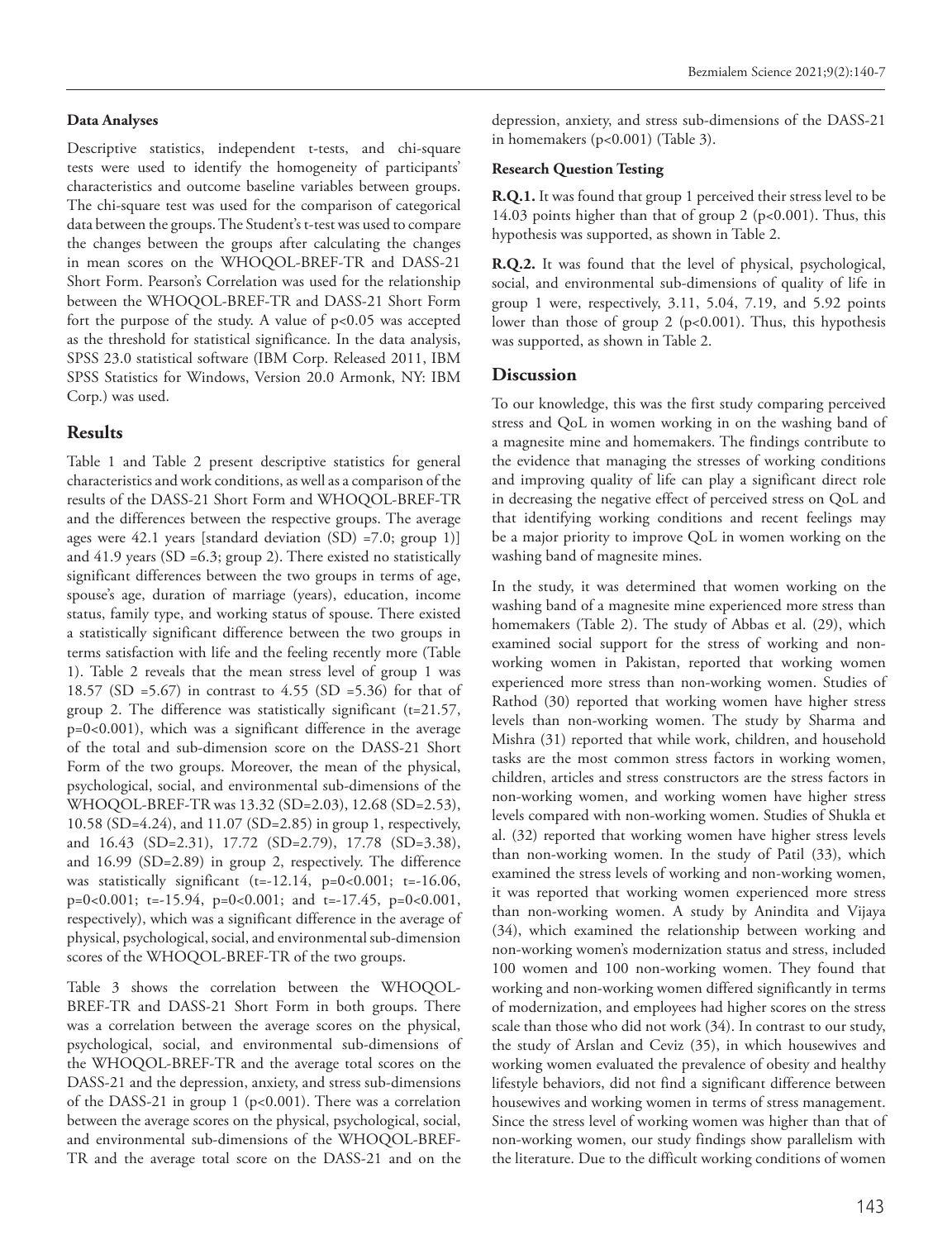| Table 1. The general characteristics and working conditions of the two study groups                                                                        |                               |                               |                          |  |  |  |  |  |
|------------------------------------------------------------------------------------------------------------------------------------------------------------|-------------------------------|-------------------------------|--------------------------|--|--|--|--|--|
| Variables                                                                                                                                                  | Group 1                       | Group 2                       | $x^2$ or $t(p)$          |  |  |  |  |  |
|                                                                                                                                                            | $n$ (%) or M $\pm$ SD         | $n$ (%) or $M \pm SD$         |                          |  |  |  |  |  |
| Age                                                                                                                                                        | 42.11±6.95 (min: 24, max: 58) | 41.90±6.30 (min: 23, max: 56) | 0.29(0.790)              |  |  |  |  |  |
| Age of the spouse                                                                                                                                          | 45.40±6.84 (min: 24, max: 60) | 46.31±7.10 (min: 28, max: 61) | $-1.09(0.276)$           |  |  |  |  |  |
| Duration of marriage (yrs)                                                                                                                                 | 21.25±7.95 (min: 1, max: 39)  | 21.30±6.85 (min: 4, max: 37)  | $-0.06(0.953)$           |  |  |  |  |  |
| Working time (per month)                                                                                                                                   | 81.9±58.4 (min: 24, max:58)   |                               |                          |  |  |  |  |  |
| Weekly working time (hrs)                                                                                                                                  | 53.30±0.00                    | $\qquad \qquad \blacksquare$  | $\overline{\phantom{a}}$ |  |  |  |  |  |
| Education                                                                                                                                                  |                               |                               |                          |  |  |  |  |  |
| Primary and lower                                                                                                                                          | 121 (84.0)                    | 116 (80.6)                    |                          |  |  |  |  |  |
| High school and upper                                                                                                                                      | 23(16.0)                      | 28 (19.4)                     | 0.60(0.440)              |  |  |  |  |  |
| Income status                                                                                                                                              |                               |                               |                          |  |  |  |  |  |
| Less income than expense                                                                                                                                   | 6(4.2)                        | 9(6.3)                        |                          |  |  |  |  |  |
| Income equal to expense                                                                                                                                    | 138 (95.8)                    | 135 (93.8)                    | 0.63(0.426)              |  |  |  |  |  |
| <b>Family type</b>                                                                                                                                         |                               |                               |                          |  |  |  |  |  |
| Nuclear family                                                                                                                                             | 137 (95.1)                    | 137 (95.1)                    |                          |  |  |  |  |  |
| <b>Extended family</b>                                                                                                                                     | 7(4.9)                        | 7(4.9)                        | 0.00(1.000)              |  |  |  |  |  |
| Working status of spouse                                                                                                                                   |                               |                               |                          |  |  |  |  |  |
| Working                                                                                                                                                    | 90(62.5)                      | 105 (72.9)                    |                          |  |  |  |  |  |
| Not working                                                                                                                                                | 5(3.5)                        | 7(4.9)                        | 2.97 (0.226)             |  |  |  |  |  |
| Retired                                                                                                                                                    |                               |                               |                          |  |  |  |  |  |
|                                                                                                                                                            | 43 (29.9)                     | 32 (22.2)                     |                          |  |  |  |  |  |
| Satisfaction with life                                                                                                                                     |                               |                               |                          |  |  |  |  |  |
| Satisfied                                                                                                                                                  | 56 (38.9)                     | 136 (94.4)                    | 100.00<br>(0.001)        |  |  |  |  |  |
| Not satisfied                                                                                                                                              | 88 (61.1)                     | 8(5.6)                        |                          |  |  |  |  |  |
| Predominant recent feeling                                                                                                                                 |                               |                               |                          |  |  |  |  |  |
| Happy                                                                                                                                                      | 36(25.0)                      | 121 (84.0)                    |                          |  |  |  |  |  |
| Unhappy                                                                                                                                                    | 21(14.6)                      | 2(1.4)                        |                          |  |  |  |  |  |
| Depressed                                                                                                                                                  | 0(0.0)                        | 1(0.7)                        | 104.75                   |  |  |  |  |  |
| <b>Stress</b>                                                                                                                                              | 76 (52.8)                     | 17(11.8)                      | (0.001)                  |  |  |  |  |  |
| Tension                                                                                                                                                    | 8(5.6)                        | 2(1.4)                        |                          |  |  |  |  |  |
| Excitement                                                                                                                                                 | 3(2.1)                        | 1(0.7)                        |                          |  |  |  |  |  |
| Before working in the magnesite mine, take any precautions for Occupational Safety                                                                         |                               |                               |                          |  |  |  |  |  |
| Yes                                                                                                                                                        | 132 (91.7)                    | $\overline{\phantom{a}}$      |                          |  |  |  |  |  |
| No                                                                                                                                                         | 12(8.3)                       |                               |                          |  |  |  |  |  |
| General tests (blood, lung film, breathing tests) before starting work on magnesite mine                                                                   |                               |                               |                          |  |  |  |  |  |
| Yes                                                                                                                                                        | 144 (100.0)                   | $\overline{\phantom{a}}$      |                          |  |  |  |  |  |
| The status of thinking that there is a level of noise that will affect you in your workspace                                                               |                               |                               |                          |  |  |  |  |  |
| Yes                                                                                                                                                        | 144 (100.0)                   |                               |                          |  |  |  |  |  |
| Speaking out loud when communicating in your daily life                                                                                                    |                               |                               |                          |  |  |  |  |  |
| Yes                                                                                                                                                        | 120 (83.3)                    |                               |                          |  |  |  |  |  |
| No                                                                                                                                                         | 24(16.7)                      |                               |                          |  |  |  |  |  |
| Feeling under stress often at work                                                                                                                         |                               |                               |                          |  |  |  |  |  |
| Yes                                                                                                                                                        | 133 (92.4)                    |                               |                          |  |  |  |  |  |
| No                                                                                                                                                         | 11(7.6)                       |                               |                          |  |  |  |  |  |
| If you feel stressed at work often, do you think the reason is                                                                                             |                               |                               |                          |  |  |  |  |  |
| New job status                                                                                                                                             | 13(9.7)                       |                               |                          |  |  |  |  |  |
| The situation of not fully recognizing the mine                                                                                                            | 13(9.7)                       |                               |                          |  |  |  |  |  |
| The case of not wanting to be absent from the mine to                                                                                                      |                               |                               |                          |  |  |  |  |  |
| increase the burden on other people on the tape                                                                                                            | 88 (65.7)                     |                               |                          |  |  |  |  |  |
| The other people on the tape are not willing to work                                                                                                       | 16(11.9)                      |                               |                          |  |  |  |  |  |
| Professional staff                                                                                                                                         | 4(3.0)                        |                               |                          |  |  |  |  |  |
| M: mean, SD: Sstandard deviation, n: Number, min: Minimum, max: Maximum<br><sup>a</sup> x <sup>2</sup> : Chi-square test, t: Independent two-sample t-test |                               |                               |                          |  |  |  |  |  |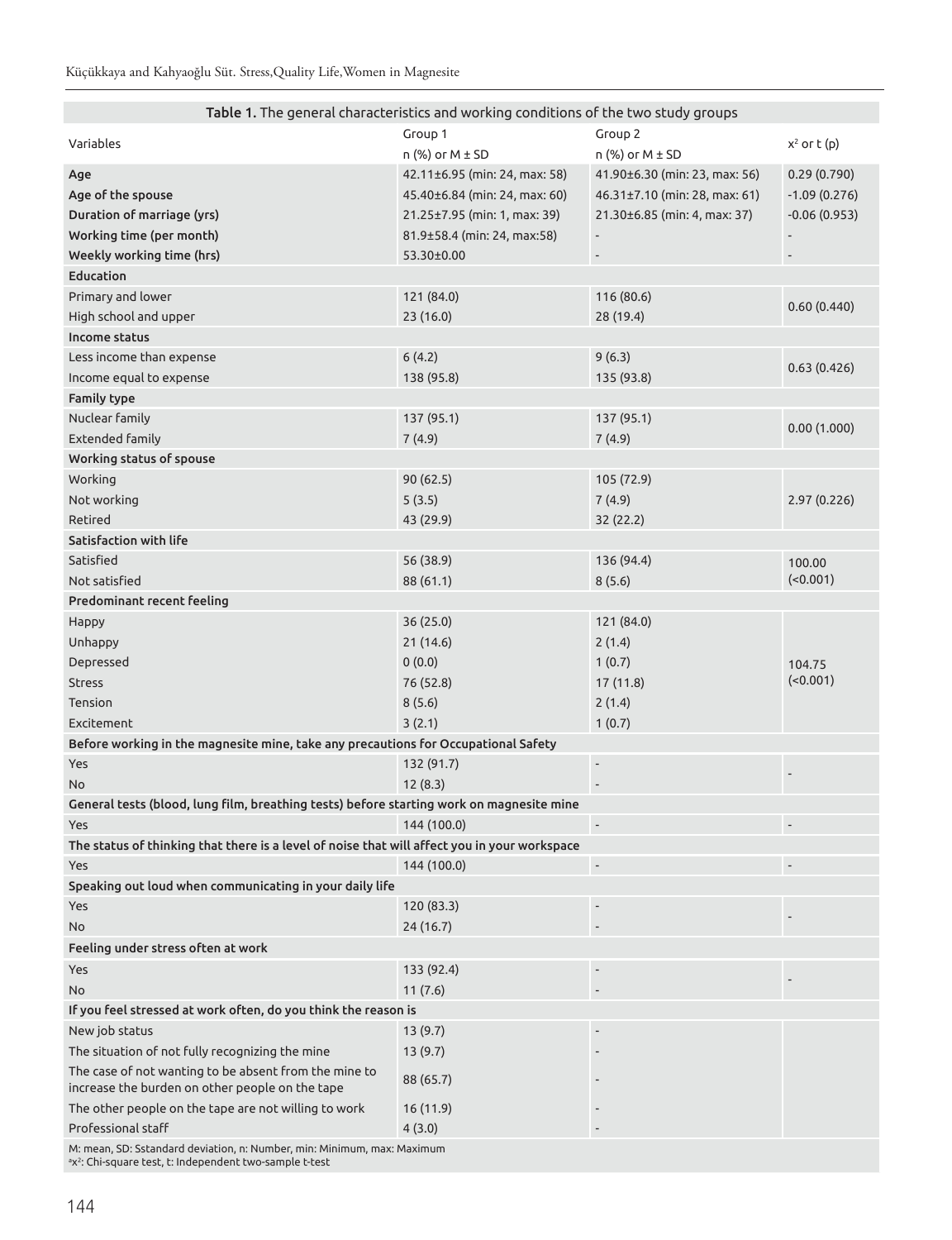working in magnesite mines, people in social and business life can be said to experience more stress than those at home.

In this study, it was determined that the quality of life of homemakers was higher than that of working women on the washing band of a magnesite mine (Table 2). A study by of Ahmad and Khan (16) that examined the quality of life of married women who were working and housewives reported that the quality of life of working women was lower in terms of social and environmental relations. Research has shown a significant difference between working women and homemakers in terms of physical, mental, social, and environmental quality of life (36). In contrast to our study, that of Bhattacharya and Ganguli (37) examined attitudes toward money, material value, and quality of life expressed by working and non-working women, and there was no significant difference in quality of life between working and non-working women. A study by Mukerji and Sharma (38) indicated that the quality of life of working women was higher than that of non-working women because of having a motivating job, feeling safe, feeling confident and satisfied with it, and feeling close to other people who exist in individual lives. Our study findings and the literature showed that the quality of life of housewives is higher than that of working women.

In the study, it was found that the quality of physical, mental, social, and environmental life decreased as depression, anxiety, and stress levels both of working women on the washing band of a magnesite mine and of homemakers increased (Table 3). A study by Rusli et al. (39) has showed that stress in working women is directly related to anxiety and depression, physical and social relationships, and decreased environmental quality of life. It can be said in this direction that stress levels in both working women and homemakers are thought to have a negative effect on quality of life by increasing anxiety and depression.

#### **Study Limitations**

With regard to the limitations of this research, this study used a cross-sectional design specific to the targeted participants only. This study focused on assessing the time duration for the development of stress and quality of life among women working on the washing band of a magnesite mine and homemakers. Moreover, it is advisable to test other scales to calculate working stress and health issues in working women in various mining organizations in Turkey. The researchers collected data from women working on the washing tape of the magnesite mine for the current research sample; therefore, the results cannot be generalized to women working in other mines. Thus, for

| Table 2. Comparison and results of the DASS-21 Short Form And WHOQOL-BREF-TR between groups |               |                   |                  |                    |                        |  |  |
|---------------------------------------------------------------------------------------------|---------------|-------------------|------------------|--------------------|------------------------|--|--|
| Variables                                                                                   |               | Group 1           | Group 2          | <b>Differences</b> | t(p)                   |  |  |
| $M \pm SD$                                                                                  | $M \pm SD$    |                   |                  |                    |                        |  |  |
|                                                                                             | Depression    | $16.00 \pm 6.62$  | $0.73 \pm 2.68$  | $15.27 \pm 0.60$   | $25.65$ (<0.001)       |  |  |
| DASS-21                                                                                     | Anxiety       | $15.75 \pm 6.96$  | $1.53 \pm 3.27$  | $14.23 \pm 0.64$   | $22.17$ (<0.001)       |  |  |
| short form                                                                                  | <b>Stress</b> | $18.57 \pm 5.67$  | $4.55 \pm 5.36$  | $14.03 \pm 0.65$   | $21.57$ (<0.001)       |  |  |
|                                                                                             | Total         | $50.48 \pm 18.18$ | $6.81 \pm 9.55$  | $43.67 \pm 1.71$   | $25.48$ (<0.001)       |  |  |
|                                                                                             | Physical      | $13.32 \pm 2.03$  | $16.43 \pm 2.31$ | $-3.11 \pm 0.26$   | $-12.14$ ( $< 0.001$ ) |  |  |
| <b>WHOOOL</b>                                                                               | Psychological | $12.68 \pm 2.53$  | $17.72 \pm 2.79$ | $-5.04\pm0.31$     | $-16.06$ ( $< 0.001$ ) |  |  |
| -BREF-TR                                                                                    | Social        | 10.58±4.24        | $17.78 \pm 3.38$ | $-7.19 \pm 0.45$   | $-15.94$ (<0.001)      |  |  |
|                                                                                             | Environmental | $11.07 \pm 2.85$  | $16.99 \pm 2.89$ | $-5.92 \pm 0.34$   | $-17.45$ (<0.001)      |  |  |

WHOQOL-BREF-TR: World Health Organization Short Form of Life- Turkish Version, DASS-21: Depression-Anxiety-Stress Scale, M: Mean, SD: Standard deviation, at:Independent two-sample t-test

| Table 3. Correlation between the WHOQOL-BREF-TR and DASS-21 short form between groups |   |                |                |               |          |                |         |               |         |
|---------------------------------------------------------------------------------------|---|----------------|----------------|---------------|----------|----------------|---------|---------------|---------|
| Variables                                                                             |   | Group 1        |                |               | Group 2  |                |         |               |         |
| WHOOOL-BREF-TR<br>DASS-21 short form                                                  |   |                | WHOOOL-BREF-TR |               |          |                |         |               |         |
| Physical                                                                              |   | Psycholo-gical | Social         | Environmental | Physical | Psycholo-gical | Social  | Environmental |         |
| Depression                                                                            | L | $-0.38$        | $-0.51$        | $-0.22$       | $-0.45$  | $-0.67$        | $-0.57$ | $-0.63$       | $-0.60$ |
|                                                                                       | p | < 0.001        | < 0.001        | 0.010         | < 0.001  | < 0.001        | < 0.001 | < 0.001       | < 0.001 |
| L.<br>Anxiety<br>p                                                                    |   | $-0.35$        | $-0.50$        | $-0.25$       | $-0.43$  | $-0.67$        | $-0.59$ | $-0.64$       | $-0.43$ |
|                                                                                       |   | < 0.001        | < 0.001        | 0.003         | < 0.001  | < 0.001        | < 0.001 | < 0.001       | < 0.001 |
| L.<br><b>Stress</b><br>p                                                              |   | $-0.46$        | $-0.72$        | $-0.50$       | $-0.73$  | $-0.69$        | $-0.75$ | $-0.71$       | $-0.75$ |
|                                                                                       |   | < 0.001        | < 0.001        | < 0.001       | < 0.001  | < 0.001        | < 0.001 | < 0.001       | < 0.001 |
| Total                                                                                 | г | $-0.42$        | $-0.61$        | $-0.34$       | $-0.56$  | $-0.80$        | $-0.79$ | $-0.79$       | $-0.80$ |
|                                                                                       | p | ≤0.001         | 0.004          | 0.263         | 0.128    | < 0.001        | < 0.001 | < 0.001       | < 0.001 |
|                                                                                       |   |                |                |               |          |                |         |               |         |

WHOQOL-BREF-TR: World Health Organization Short Form of Life- Turkish Version,

DASS-21: Depression-Anxiety-Stress Scale, <sup>a</sup>p: Pearson's correlation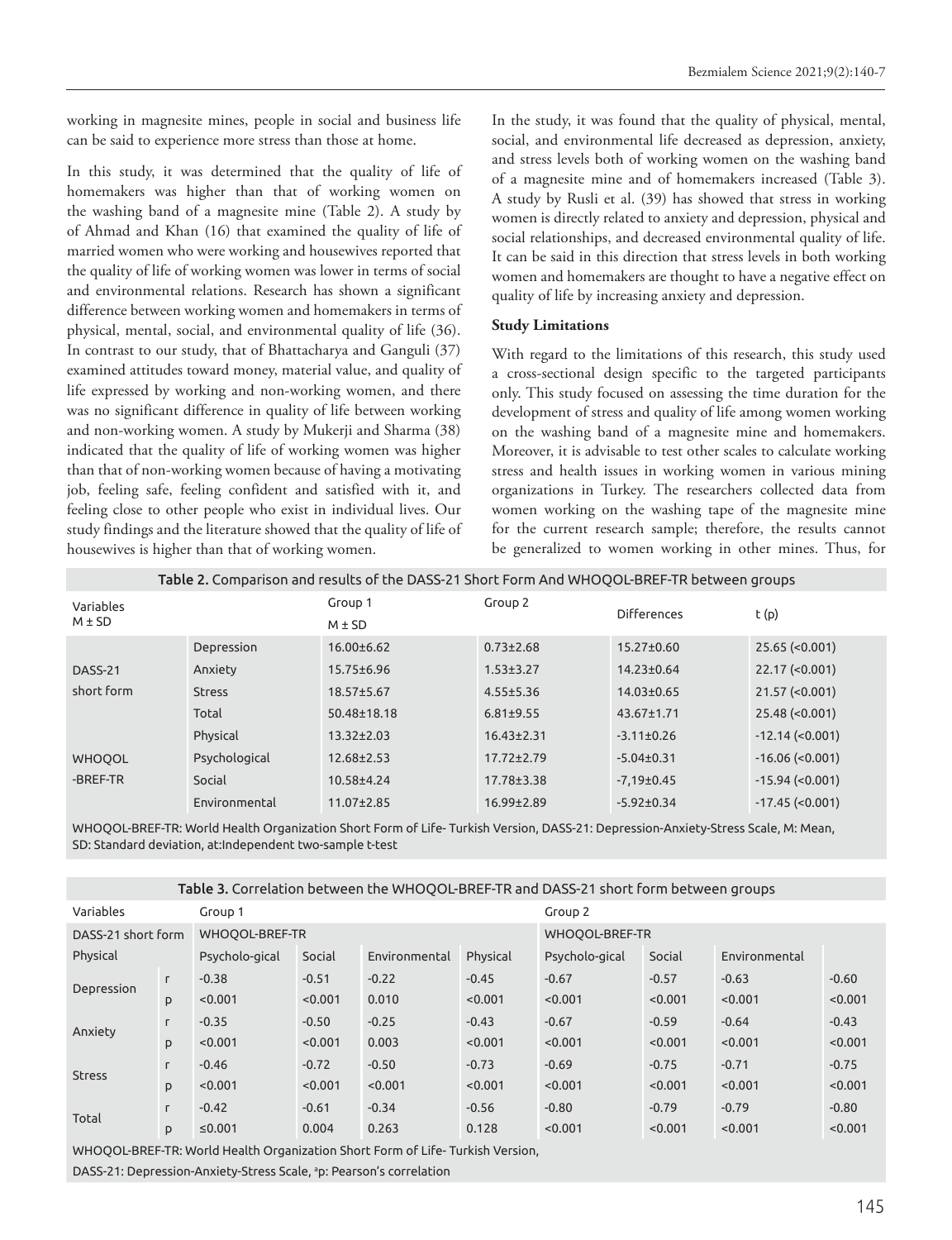future research, we suggest that, in order to evaluate the effect of magnesite mining on quality of life and stress, it is compared with working women in the same institution but who are not in charge of the mine washing band, and descriptive or experimental techniques should be used to investigate the coping mechanisms of working women in the magnesite mine to measure mental, physical, and psychological health issues. Hence, large samples are advisable for a more extensive assessment of magnesite mining workers and non-working women.

### **Conclusion**

In the study, women working on the washing band of a magnesite mine experienced more stress than homemakers; the quality of life of homemakers was higher than that of working women on the washing band of a magnesite mine; it was determined that both women working on the washing band of a magnesite mine and homemakers experienced increased depression, anxiety, and stress levels, as their physical, mental, social, and environmental quality of life decreased.

According to the findings, we recommend that working conditions should be improved for women working on the washing band of magnesite mines to reduce their stress levels and improve their quality of life, that homemakers have more time allocated to themselves, and that women should take advantage of courses and activities in a shorter time frame so that working women may obtain quality, stress-reducing efforts; moreover, women's health and disease nurses should organize education programs on methods of coping with stress and improving quality of life with a holistic approach to both women working on the washing band of magnesite mines and homemakers, conduct seminars and practices on complementary and alternative treatment methods for coping with stress, and provide follow-up of individuals with tele-nursing practices.

#### **Acknowledgment**

We thank for Turkey Tunalı and Esentepe Townhouses connected to Eskişehir Tepebaşı Municipality in Eskişehir, Turkey for his provision to our study and his support for our connection with homemakers.

#### **Ethics**

**Ethics Committee Approval:** To preserve the rights of the participants in the present study, this study was conducted after ethical committee approval was obtained from the Committee for Evaluation of Scientific Research of Trakya University, Faculty of Medicine (BAEK 2018/214).

#### **Informed Consent:** Obtained.

Peer-review: Externally peer reviewed.

#### **Authorship Contributions**

Concept: B.K., H.K.S., Design: B.K., H.K.S., Data Collection or Processing: B.K., H.K.S., Analysis or Interpretation: B.K., H.K.S., Literature Search: B.K., H.K.S., Writing: B.K., H.K.S.

**Conflict of Interest:** No conflict of interest was declared by the authors.

**Financial Disclosure:** The authors declared that this study received no financial support.

#### **References**

- 1. Turkey statistical institute (TSI). Population and demography. 2017 [cited 2018 Aug 15]. Available from: https://biruni.tuik.gov. tr/medas/?kn=95&locale=trWorld Health Statistics. (2015). World Health Organization 2015.
- 2. Dibaji SM, Oreyzi SHR, Abedi MR. Occupation or Home: Comparison Housewives and Working Women in the Variables of Stress, Depression and Perception of Quantitative, Mental and Emotional Home Demands. Review of European Studies 2017;9:268-74.
- 3. Al-Mashaikie SZA. MA'RIB Bölgesi'nde (Arabistan Yarımadası gb'sı) ilk keşfedilen manyezitdolomit kuşağının kökeni, sedimantolojisi ve mineralojisi. Maden Teknik Arama Dergisi 2017;154:111-35.
- 4. Zaidi SMIH, Lemberg K, Azeem S. Anxiety, Stress and Demographic Predictors of Depression among Adult Working Women. Anxiety 2015;1:68-75.
- 5. Spadafora A, Perri E, Mckenzie JA, Vasconcelos CG. Microbial biomineralization processes forming modern Ca:Mg carbonate stromatolites. Sedimentology 2010;57:27–40.
- 6. Roda S, Fabianová E, Gajdosová D, Gajdos O, Vidová P. Monitoring and evaluating the effect of the working environment factors on health of staff in the magnesite mine in Slovak Republic. Boletim Paranaense de Geociências 2002;50:105-117.
- 7. Kilinc H, Bayrakdar A, Celik B, Mollaogulları H, Gencer YG. Physical activity level and quality of life of university students. Journal of Human Sciences 2016;13:3794-3806.
- 8. World Health Statistics. Global health indicators.World Health Organization 2015;1-122.
- 9. What Quality of Life Assessment Group.(1996). What Quality of Life/ The WHOQOL Group. World Health Forum 1996;17:354-6.
- 10. Scott SB, Graham-Engeland JE, Engeland CG, Smyth JM, Almeida DM, Katz MJ, et al. The Effects of Stress on Cognitive Aging, Physiology and Emotion (ESCAPE) Project. BMC Psychiatry 2015;15:146.
- 11. Ozkaya MO, Yakin V, Ekinci T. Effect of stress levels upon the job satisfaction of the employess an emprical study on employees of Celal Bayar University. Management and Economics 2008;15:163-80.
- 12. Nur Azma BA, Rusli BN, Quek KF, Noah RM. Psychometric properties of the Malay version of the Depression Anxiety Stress Scale-21 (M-DASS21) among nurses in public hospitals in the Klang Valley. International Journal of Collaborative Research on Internal Medicine & Public Health 2014;6:109-20.
- 13. Hekimoglu L, Altun ZO, Kaya EZ, Bayram N, Bilgel N. Psychometric properties of the Turkish version of the 42 item Depression Anxiety Stress Scale (DASS-42) in a clinical sample. Int J Psychiatry Med 2012;44:183-98.
- 14. Cicek CG. The relationship between stress level and job satisfaction of seafarers: A research in a maritime company. Master Thesis. Manisa Celal Bayar University 2006.